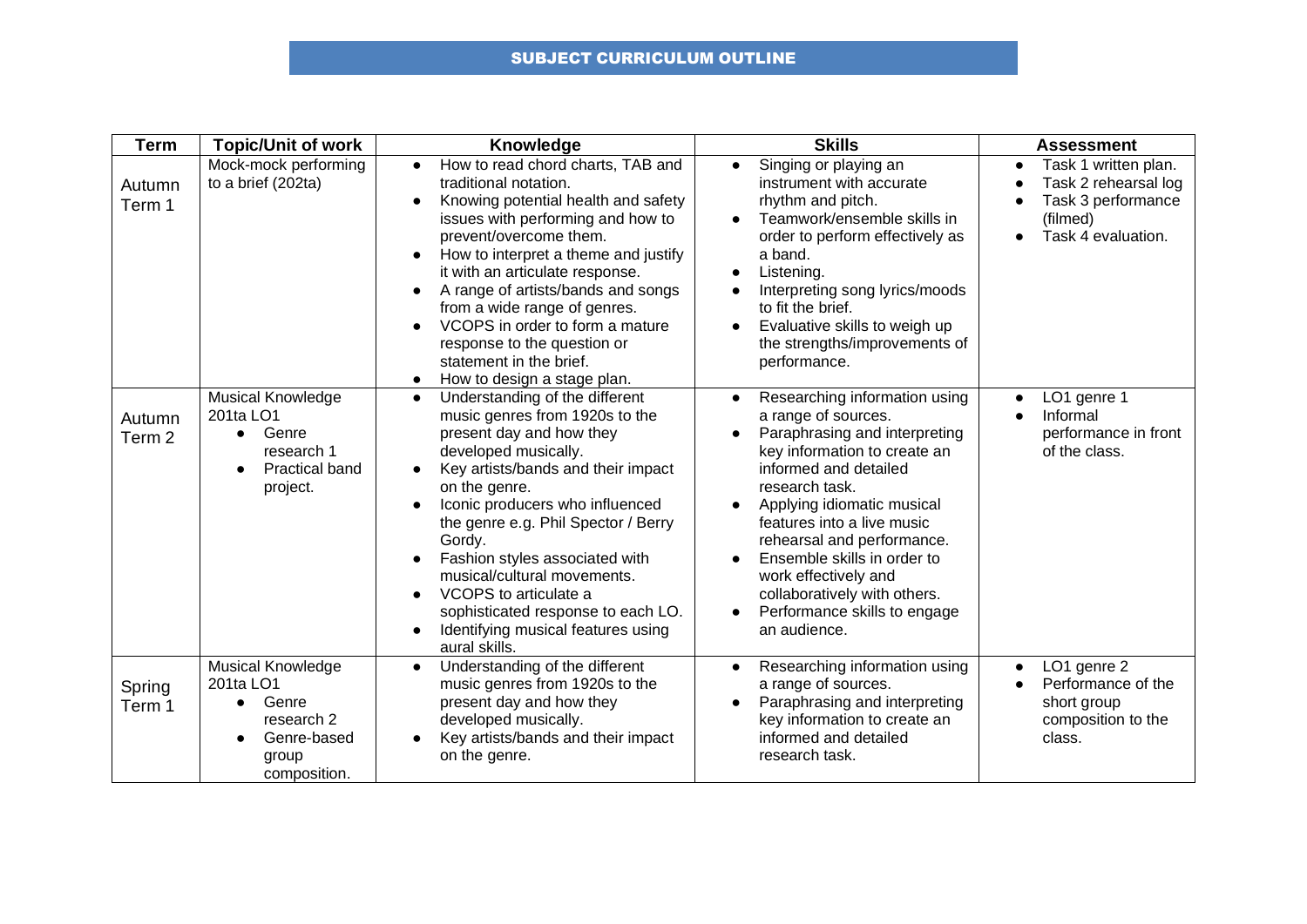## SUBJECT CURRICULUM OUTLINE

|                                                 |                                                                                       | Iconic producers who influenced<br>$\bullet$<br>the genre e.g. Phil Spector / Berry<br>Gordy.<br>Fashion styles associated with<br>musical/cultural movements.<br>VCOPS to articulate a<br>$\bullet$<br>sophisticated response to each LO.<br>Identifying musical features using<br>$\bullet$<br>aural skills.<br>How to create an effective chord<br>$\bullet$<br>progression.<br>How to compose a melody/hook.<br>$\bullet$<br>How to structure a song that is<br>idiomatic to the style.                                                                                                                                                                                                                    | Applying idiomatic musical<br>$\bullet$<br>features into a live music<br>rehearsal and performance.<br>Ensemble skills in order to<br>work effectively and<br>collaboratively with others.<br>Changing between chords<br>with fluency and accuracy.<br>Writing meaningful lyrics.                                                                                                                                                                                                         |                                                                              |
|-------------------------------------------------|---------------------------------------------------------------------------------------|----------------------------------------------------------------------------------------------------------------------------------------------------------------------------------------------------------------------------------------------------------------------------------------------------------------------------------------------------------------------------------------------------------------------------------------------------------------------------------------------------------------------------------------------------------------------------------------------------------------------------------------------------------------------------------------------------------------|-------------------------------------------------------------------------------------------------------------------------------------------------------------------------------------------------------------------------------------------------------------------------------------------------------------------------------------------------------------------------------------------------------------------------------------------------------------------------------------------|------------------------------------------------------------------------------|
| Spring<br>Term <sub>2</sub><br>Summer<br>Term 1 | <b>Composing Music</b><br>(205ta) LO1<br>Musical Knowledge<br>(201ta) LO <sub>2</sub> | How to create an effective chord<br>$\bullet$<br>progression.<br>How to compose a melody/hook.<br>$\bullet$<br>How to structure a song that is<br>$\bullet$<br>idiomatic to the style.<br>Setting up an audio and/or<br>$\bullet$<br>instrument track in Cubase.<br>Editing midi instruments in Cubase.<br>$\bullet$<br>Knowledge of microphones, midi<br>keyboards and audio interfaces.<br>Knowledge of drum editors and<br>programming drum beats.<br>Knowledge of musical features<br>idiomatic to the chosen style.<br>Identifying musical features aurally<br>$\bullet$<br>within a range of genres from the<br>1920s to the present day.<br>VCOPS to write a detailed analysis<br>of their chosen song. | Recording a vocal and/or<br>instrumental part with<br>accuracy to a metronome.<br>Mixing/balancing the volume<br>of instruments and vocals to<br>create an effective piece.<br>Panning instruments within<br>the stereo field.<br>Creating a tempo track.<br>Creating a chord progression<br>that is varied and interesting.<br>Creating a catchy<br>melody/hook.<br>Writing a detailed analysis<br>using correct and appropriate<br>musical terminology for a<br>range of different AoS. | Draft mp3 song<br>recording from<br>Cubase.<br>LO2 written song<br>analysis. |
| Summer<br>Term <sub>2</sub>                     | <b>Composing Music</b><br>(205ta) LO1                                                 | How to create an effective chord<br>$\bullet$<br>progression.<br>How to compose a melody/hook.<br>$\bullet$<br>How to structure a song that is<br>idiomatic to the style.                                                                                                                                                                                                                                                                                                                                                                                                                                                                                                                                      | Recording a vocal and/or<br>$\bullet$<br>instrumental part with<br>accuracy to a metronome.                                                                                                                                                                                                                                                                                                                                                                                               | Draft mp3 song<br>recording from<br>Cubase (Task 1.1)                        |